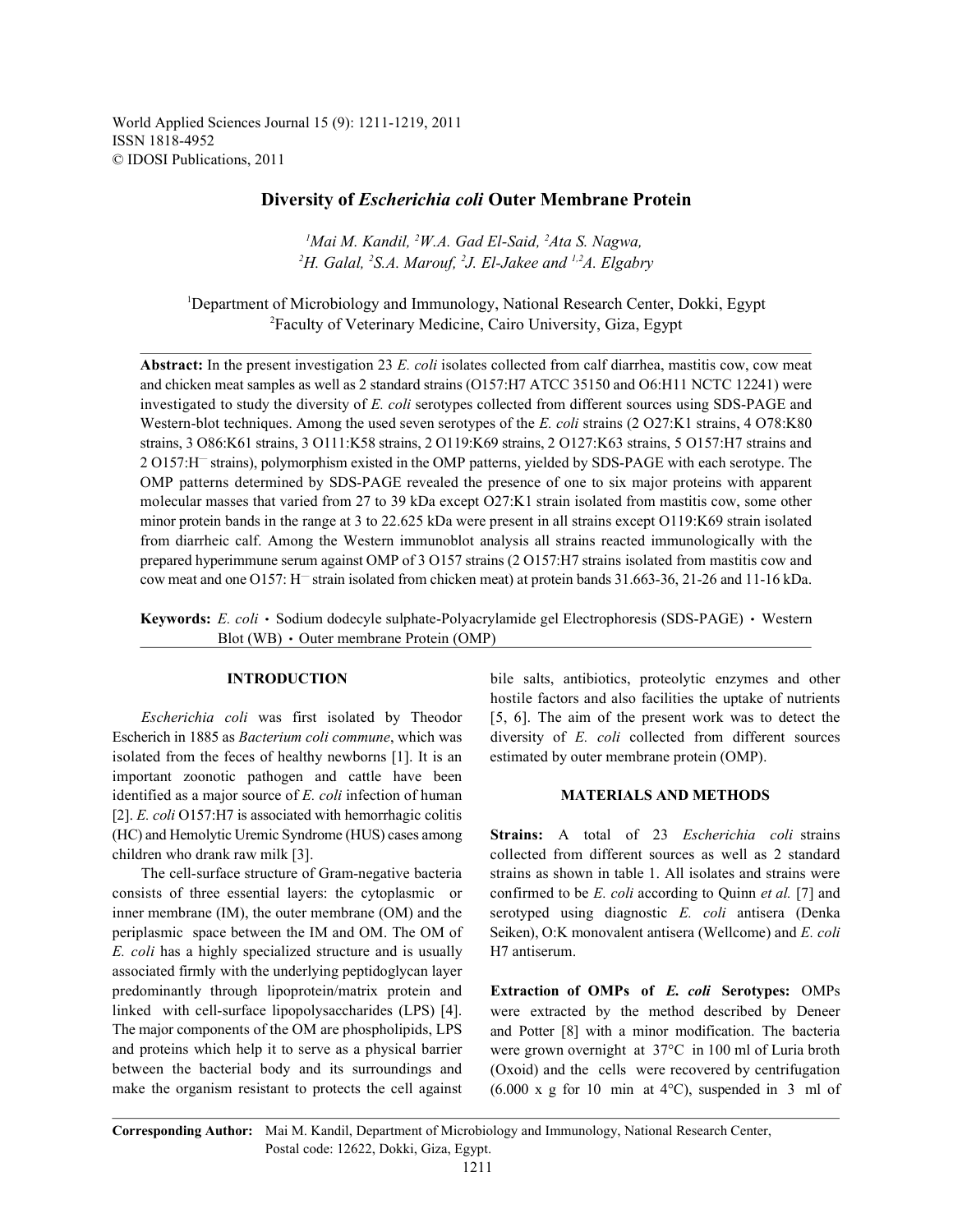| Strain serotype | Source                | No. Of strains |
|-----------------|-----------------------|----------------|
| O6:H11          | Standard strain       |                |
|                 | <b>NCTC No. 12241</b> | 1              |
| O26:K60         | Mastitis cow          | 1              |
| O27:K1          | Mastitis cow          | 1              |
|                 | Diarrheic calf        | 1              |
| O78:K80         | Mastitis cow          | 1              |
|                 | Diarrheic calf        | 1              |
|                 | Chicken meat          | $\overline{c}$ |
| O86:K61         | Diarrheic calf        | $\overline{2}$ |
|                 | Chicken meat          | $\mathbf{1}$   |
| O111:K58        | Mastitis cow          | 1              |
|                 | Diarrheic calf        | 1              |
|                 | Cow meat              | 1              |
| O119:K69        | Diarrheic calf        | $\overline{c}$ |
| O127:K63        | Diarrheic calf        | $\overline{c}$ |
| O157:H7         | Standard strain       |                |
|                 | <b>ATCC No. 35150</b> | 1              |
|                 | Mastitis cow          | 1              |
|                 | Diarrheic calf        | $\overline{c}$ |
|                 | Cow meat              | 1              |
| $O157: H^-$     | Diarrheic calf        | 1              |
|                 | Chicken meat          | 1              |
| Total           |                       | 25             |

Table 1: Serotypes of the examined strains and their sources.

HEPES (N-2 hydroxy ethyl piperazine-N'-2ethane sulfonic acid), pH 7.4 (Sigma Chemical Co.) and disrupted by sonication for 10 min at  $4^{\circ}$ C, then centrifuged at 6.000 x g for 10 min at 4°C. The supernatant was added to 0.75 ml of 2% N-lauroylsarcosine (Sarkosyl) from Sigma Chemical Co. and incubated for 10 min at room temperature. The mixture was centrifuged at 100.000 x g for 1 h (Bechman 70.1 Ti 39.000 rpm) in order to recover the detergentsolubilized OMPs. The pelleted protein was suspended into 3 ml of 10 HEPES (pH 7.4), indicated with volume of Sarkosyl at room temperature for 20 min and recovered by ultracentrifugation as described above. The final protein pellet was resuspended in 1 ml of 10 mM HEPES and stored at-20°C. Protein concentration of the prepared OMPs was measured by the method of Lowry *et al.* [9]. SDS-PAGE was carried out according to Laemmli [10] with 4% stacking and 9% separating gel after the OMP preparation were solubilized at 100°C for 7 min in 0.05 M Tris-HC1 buffer (2.5% SDS, 5% 2-mercaptoethand, 25% glycerol and 0.03% bromophenol blue). Protein bands were detected with sliver stain (Sigma Chemical Co.) using mid molecular weight protein markers (Sigma). Protein markers 210-4 kDa and 130-19.5 kDa were used for SDS-PAGE and protein marker 118-6.5 kDa was used for immunoblot assay.

**Preparation of Hyperimmune Serum for** *E. coli* **O157:** Three New Zeeland rabbits with an average weight 1700 g were used for preparation of hyperimmune sera against the OMP of *E. coli* O157. These animals were observed for 4 weeks before the starting of experiment for complete accommodation and daily given well nourished rations with daily doses of minerals and vitamins mixture to increase their immunity. All animals were free from *E. coli* antibodies. Pools of purified outer membrane proteins from 3 strains of O157 (O157:H7 isolated from mastitis cow, O157:H7 isolated from cow meat and O157: Hisolated from chicken meat) with the same concentration (7 mg/ml) was mixed [11] with equal volume of complete Freund's adjuvant. 0.5 ml from emulsion was injected S/C in each rabbit. After 9 days, 0.5 ml from emulsion of equal volume of the prepared OMP and incomplete Freud's adjuvant was injected S/C [12]. At day 19, the rabbits were bled and the blood was collected from each rabbit. The serum samples were separated and the antibody titers were estimated by passive hemagglutination (PHA) test according to Laboratory Manual, BgVV. Service laboratory, Berlin, Germany). The reactivity of hyperimmune serum against the prepared outer membrane proteins was tested by Western blot analysis.

**Immunoblotting Technique:** The protein bands of the prepared outer membrane proteins were electrophoretically transferred from SDS-PAGE to a nitrocellulose sheet using the modified Towbin *et al.* [13] technique. The gel was evenly pressed against the nitrocellulose sheet. The assembly was put to an electrophoretic chamber containing a transfer buffer with the nitrocellulose sheet facing the anode. The electrophoretic chamber was put at 4°C and a voltage gradient of 100 V was applied for one hour. The nitrocellulose sheets were soaked in blocking buffer (5% bovine serum albumin in 0.3% PBS-T) for 2 hours then washed in washing buffer (0.3% PBS-T) 2 times for 5 minutes each. The prepared hyperimmune serum was diluted (1:500 dilution) and the nitrocellulose sheet was exposed to the diluted sera for one hour. The nitrocellulose sheet washed 2-3 times for 5 minutes each in washing buffer. The nitrocellulose sheets were exposed to anti-rabbit IgG peroxidase (1:1000 dilution) (Bio-Rad Chemicals) for one hour. The sheet was washed 2-3 times for 5 minutes each in washing buffer and exposed to the AEC substrate (Sigma) for 30 minutes. The sheet was then rinsed thoroughly with distilled water to stop the reaction and the reaction was estimated by Gel pro-analyzer.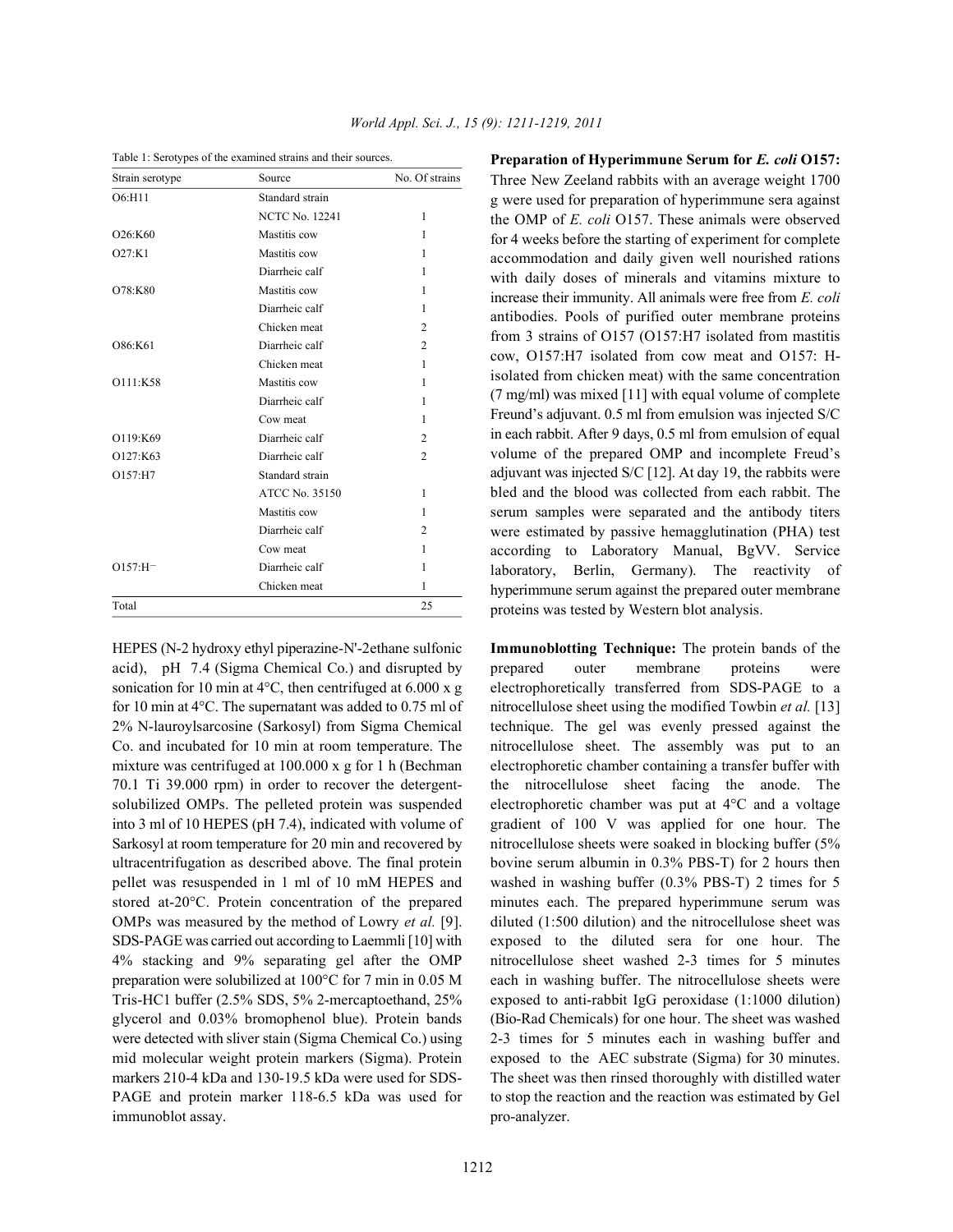# **RESULTS**

The outer membrane proteins of the examined 25 *E. coli* strains were grouped in 3 groups and investigated by SDS-PAGE as shown in photos (1, 2 and 3). Group I contained OMP profile analysis of nine strains as shown in photo 1. It was clear that, all nine samples exhibited the same major binding protein bands at 39.806, 31.839 and 23.786 kDa. Major OMP band at 27.125 kDa was observed in 7 strains: 3 O157:H7 strains (standard strain, one isolated from diarrheic calf and one isolated from cow meat), O157:  $H^-$  strain isolated from diarrheic calf, O119:K69 strain isolated from diarrheic calf and 2 O78:K80 strains isolated from diarrheic calf and mastitis cow. Also, Photo 2: Outer membrane profile analysis of *E. coli* It was observed the presence of minor OMP band at mol. strains of Group II. wt. 3.7391 kDa with strong peptide band in 5 strains, 4 Lane M: protein marker (mol. wt. 210-4 kDa). O157:H7 strains (standard strain, one strain isolated from Lane 1: O119:K69 isolated from diarrheic calf. mastitis cow and 2 strains isolated from diarrheic calves) Lane 2: O111:K58 isolated from cow meat. Lane and O78:K80 strain isolated from mastitis cow. 3: O27:K1 isolated from mastitis cow. Lane 4:

strains as shown in photo 2. The strains in this group had  $O111:K58$  isolated from diarrheic calf. Lane 6: band at 63.966 kDa except O111:K58 and O86:K61 strains O86:K61 isolated from diarrheic calf. Lane 7: isolated from diarrheic calves with strong peptide band in  $O86:K61$  isolated from diarrheic calf. Lane 8: O119:K69 strain isolated from diarrheic calf. O127:K63 isolated from diarrheic calf.



Lane M: protein marker (mol. wt. 210-4 kDa). Lane M: protein marker (mol. wt. 130-19.5 kDa). Lane 1: 0157:H7 standard strain (ATCC No. Lane 1: 078:K80 isolated from chicken meat. 35150). Lane 2: O157:H7 isolated from mastitis Lane 2: O127:K63 isolated from diarrheic calf. cow. Lane 3: O157:H7 isolated from diarrheic Lane 3: O26:K60 isolated from mastitis cow. calf. Lane 4: O157:H7 isolated from diarrheic Lane 4: O111:K58 isolated from mastitis cow. calf. Lane 6: O157: H7 isolated from cow meat. Lane 6: O6:H11 standard strain (NCTC No. Lane 8: O78: K80 isolated from diarrheic calf. meat. Lane 8: O78:K80 isolated from chicken Lane 9: O78:K80 isolated from mastitis cow. meat.





Group II contained OMP profile analysis of eight  $O27:K1$  isolated from diarrheic calf. Lane 5:



Photo 1: Outer membrane profile analysis of *E. coli* Photo 3: Outer membrane profile analysis of *E. coli* strains of Group I. Strains of Group III.

calf. Lane 5:  $O157$ : H<sup>T</sup> isolated from diarrheic Lane 5:  $O157$ : H<sup>T</sup> isolated from chicken meat. Lane 7: O119: K69 isolated from diarrheic calf. 12241). Lane 7: O86:K61 isolated from chicken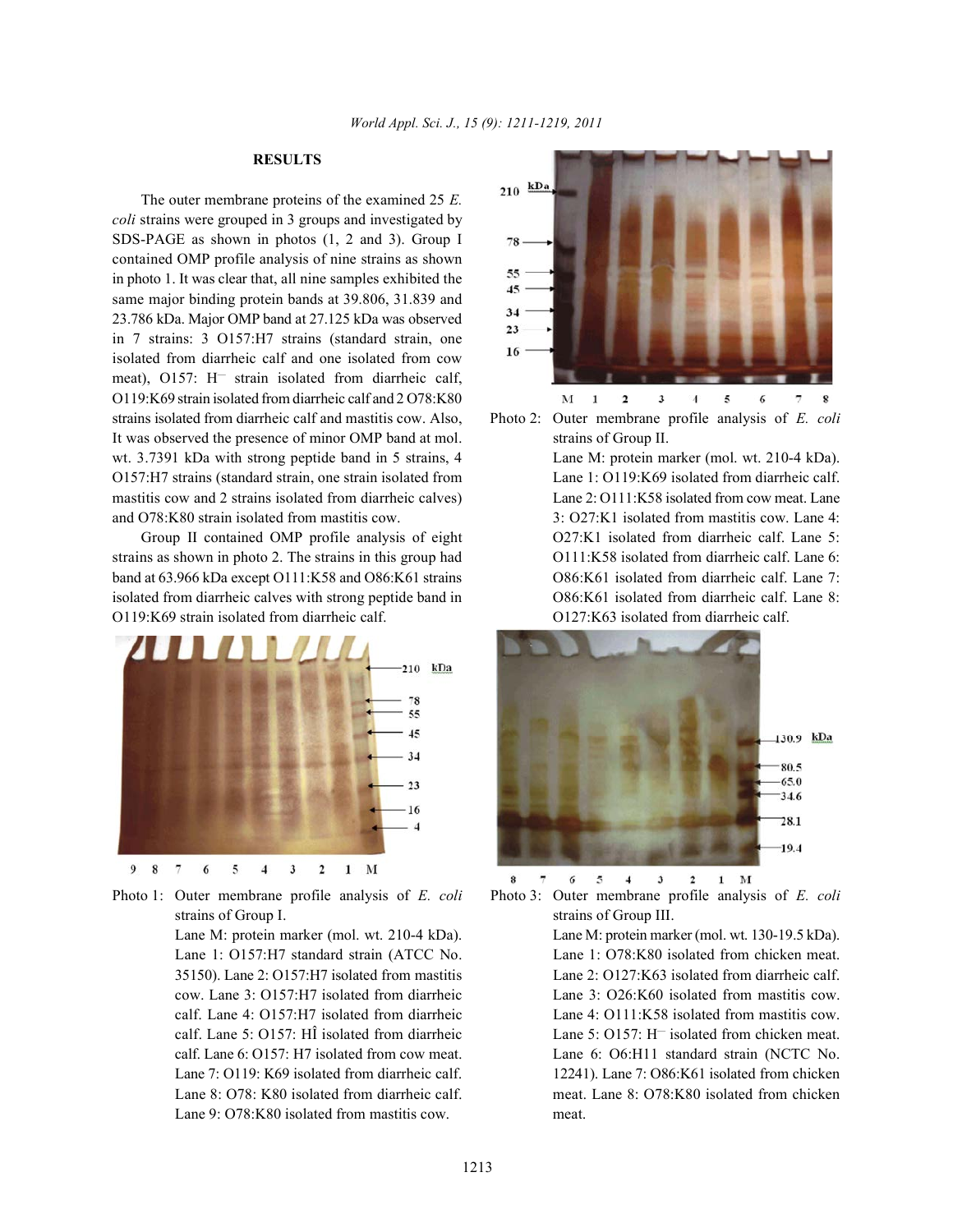(Also, this group showed a band at molecular weight (standard strain, strain isolated from mastitis cow, 2 59.483-57.534 kDa except O119:K69 strain isolated from strains isolated from diarrheic calves and strain diarrheic calf and  $O27:K1$  strain isolated from mastitis cow. The strains of group II had OMP band at 28 kDa except isolated from diarrheic calf and chicken meat. O119:K69 strain isolated from diarrheic calf and O27:K1 • 42.25-39.806 kDa among 14 strains: O27:K1 strain strain isolated from mastitis cow. There was major isolated from diarrheic calf, 2 O78:K80 strains isolated banding at 22.625 kDa in all strains except O119:K69 strain from diarrheic calf and mastitis cow, O86:K61 strain isolated from diarrheic calf. isolated from diarrheic calf, O111:K58 strain isolated

strains as shown in Photo 3. (In this group it was noticed diarrheic calves, O127:K63 strain isolated from the presence of OMP band at molecular weight 19.405-16 diarrheic calf, 5 O157:H7 strains (standard strain, one kDa in all strains. A 36 kDa band was found in all strains strain isolated from mastitis cow, 2 strains isolated except O111:K58 isolated from mastitis cow, O157: H and from diarrheic calves and one strain isolated from O86:K61 isolated from chicken meat. A 35 kDa band was detected in all strains except  $O157$ :  $H^-$  isolated from calf. H<sup>-</sup> isolated from chicken meat, standard strain O6:H11 mastitis cow, 2 O86:K61 strains isolated from standard strain, O86:K61 isolated from chicken meat and diarrheic calves, 2 O111:K58 strain isolated from isolated from chicken meat harbored 28.108 kDa.

Comparative analysis of the groups reveals the  $\cdot$  68.644-63.966 kDa among 13 strains: O6:H11 standard

- 3 O111:K58 strains isolated from diarrheic calf, chicken meat. mastitis cow and cow meat, O119:K69 strain isolated  $\bullet$  59.483-57.534 kDa among 12 strains: O6:H11 standard
- strain, O26:K60 strain isolated from mastitis cow, 3 O127:K63 strains isolated from diarrheic calves. O78:K80 strains isolated from diarrheic calf, mastitis cow and chicken meat, 2 O86:K61 strains isolated Also, the presence of high molecular weight protein

isolated from cow meat) and 2 O157:H<sup>-</sup> strains

- Group III contained OMP profile analysis of eight from diarrheic calf, 2 O119:K69 strains isolated from cow meat) and O157:H<sup>-</sup> strain isolated from diarrheic
- chicken meat, O86:K61 isolated from chicken meat, O6:H11  $\rightarrow$  23.786-22.625 kDa among 15 strains: 2 O27:K1 strains standard strain and one of two strains O78:K80 isolated isolated from diarrheic calf and mastitis cow, 2 from chicken meat. 34.645 kDa in all strains except O157: O78:K80 strains isolated from diarrheic calf and O78:K80 isolated from chicken meat. 31-30 kDa was found diarrheic calf and cow meat, O119:K69 strain isolated in all strains except one of two strains O78:K80 isolated from diarrheic calf, 5 O157:H7 strains (standard strain, from chicken meat and O111:K58 isolated from mastitis 2 strains isolated from diarrheic calves, strain isolated cow. All strains in this group except O78:K80 strain from cow meat and strain isolated from mastitis cow) and  $O157$ : $H^-$  strain isolated from diarrheic calf.
- presence of protein bands at: strain, O26:K60 standard strain isolated from mastitis 28.975-27.125 kDa among 20 strains: O6:H11 standard mastitis cow, O78:K80 strain isolated from chicken strain, O26:K60 strain isolated from mastitis cow, meat, 2 O86:K61 strains isolated from diarrheic calf O27:K1 strain isolated from diarrheic calf, 3 O78:K80 and chicken meat, 2 O111:K58 strains isolated from strains isolated from diarrheic calf, mastitis cow and diarrheic calf and cow meat, O119:K69 strain isolated meat chicken, 3 O86:K61 strains two isolated from from diarrheic calf, 2 O127:K63 strains isolated from diarrheic calves and one isolated from meat chicken, diarrheic calves and O157:H<sup>-</sup> strain isolated from cow, 2 O27:K1 strains isolated from diarrheic calf and
	- from diarrheic calf, 2 O127:K63 strains isolated from strain, O26:K60 strain isolated from mastitis cow, diarrheic calves, 3 O157:H7 strains (the standard O27:K1 strain isolated from diarrheic calf, O78:K80 strain, one strain isolated from diarrheic calf and one strain isolated from chicken meat, 3 O86:K61 strains strain isolated from cow meat) and  $2 \text{ O157:H}$  strains (2 isolated from diarrheic calves and one from isolated from diarrheic calf and chicken meat. chicken meat), 3 O111:K58 strains isolated from 32.875-30 kDa among 17 strains: O6:H11 standard diarrheic calf, mastitis cow and cow meat and 2

from diarrheic calf and chicken meat, O111:K58 strain bands at: 192.63, 183.13 and 146.92 kDa was observed isolated from mastitis cow, O119:K69 strain isolated among standard strain O157:H7, O27:K1 isolated from from diarrheic calf, O127:K63 strain isolated from mastitis cow and O127:K63 isolated from diarrheic calf, diarrheic calf, all the examined O157:H7 strains respectively. Protein band in the range at 153.35-150.08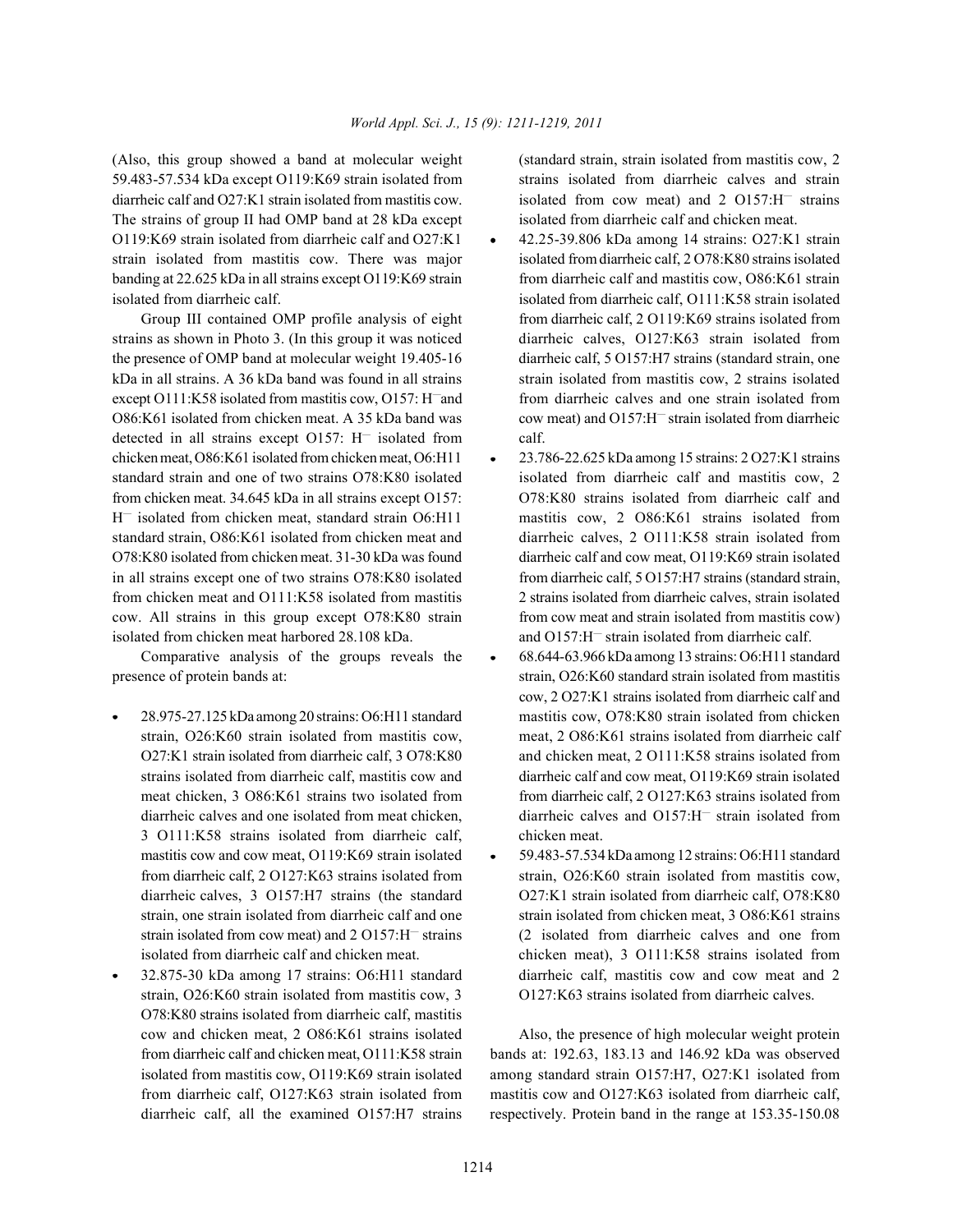kDa was observed among 2 O78:K80 strains isolated from diarrheic calf and mastitis cow, O86:K61 strain isolated from diarrheic calf, O119:K69 strain isolated from diarrheic calf, 3 O157:H7 strains (2 isolated from diarrheic calves and one from cow meat) and  $O157$ :  $H^-$  strain isolated from diarrheic calf. *E. coli* serotypes O26:K60 isolated from mastitis cow, O78:K80 isolated from chicken meat, O86:K61 isolated from chicken meat and O127:K63 isolated from diarrheic calf had a protein band at 134.19- 127.61 kDa. While, *E. coli* serotypes O6:H11 standard strain, O78:K80 (one isolated from diarrheic calf and other from chicken meat), 2 O86:K61 strains isolated from Photo 5: Immunoreactive OMP bands in Western diarrheic calves, 2 O111:K58 strains isolated from cow immunoblot (Group II). meat and diarrheic calf, O119:K69 strain isolated from Lane M: protein marker (mol. wt. 118-6.8 kDa). diarrheic calf, 2 O127:K63 strains isolated from diarrheic Lane 1: O78:K80 isolated from mastitis cow. calves and O157:H7 standard strain had a protein band Lane 2: O119:K69 isolated from diarrheic calf. 118.3-100.78 kDa. Lane 3: O111:K58 isolated from cow meat. Lane

Passive hemagglutination antibody titer of the prepared  $O111:K58$  isolated from diarrheic calf. Lane 7: hyperimmune serum was > 4896 agglutination unit/ml.  $O86:K61$  isolated from diarrheic calf. Lane 8:

**Identification of Immunoreactive OMP Bands in Western Immunoblot:** It was clear that all strains in the 3 groups reacted immunologically with the prepared hyperimmune serum as recorded in photos 4, 5 and 6.



Photo 4: Immunoreactive OMP bands in Western Lane 3: O127:K63 isolated from diarrheic calf.

calf. Lane 4: O157:H7 isolated from diarrheic Lane 9: O78:K80 isolated from chicken meat. calf. Lane 5:  $O157$ : H<sup>-</sup> isolated from diarrheic



**AntibodyTitration ofthe Prepared Hyperimmune Serum:** O27:K1 isolated from diarrheic calf. Lane 6: 4: O27:K1 isolated from mastitis cow. Lane 5: O86:K61 isolated from diarrheic calf.



Photo 6: Immunoreactive OMP bands in Western immunoblot (Group III).

immunoblot (Group I). Lane 4: O26:K60 isolated from mastitis cow. Lane M: protein marker (mol. wt. 118-6.8 kDa). Lane 5: O111:K58 isolated from mastitis cow. Lane 1: O157:H7 standard strain ATCC No. Lane 6: O157: H-isolated from chicken meat. 35150. Lane 2: O157:H7 isolated from mastitis Lane 7: O6:H11standar strain NCTC No. 12241. cow. Lane 3: O157:H7 isolated from diarrheic Lane 8: O86:K61 isolated from chicken meat. Lane M: protein marker (mol. wt. 118-6.8 kDa). Lane 1:  $O127:K63$  isolated from diarrheic calf. Lane 2: O78:K80 isolated from chicken meat.

calf. Lane 6: O157:H7 isolated from cow meat. At the first group, all strains exhibited strong response to Lane 7: O119:K69 isolated from diarrheic calf. molecular weight protein bands at 34, 22 and 12-13 kDa as Lane 8: O78:K80 isolated from diarrheic calf. shown in photo (4). All strains in the second group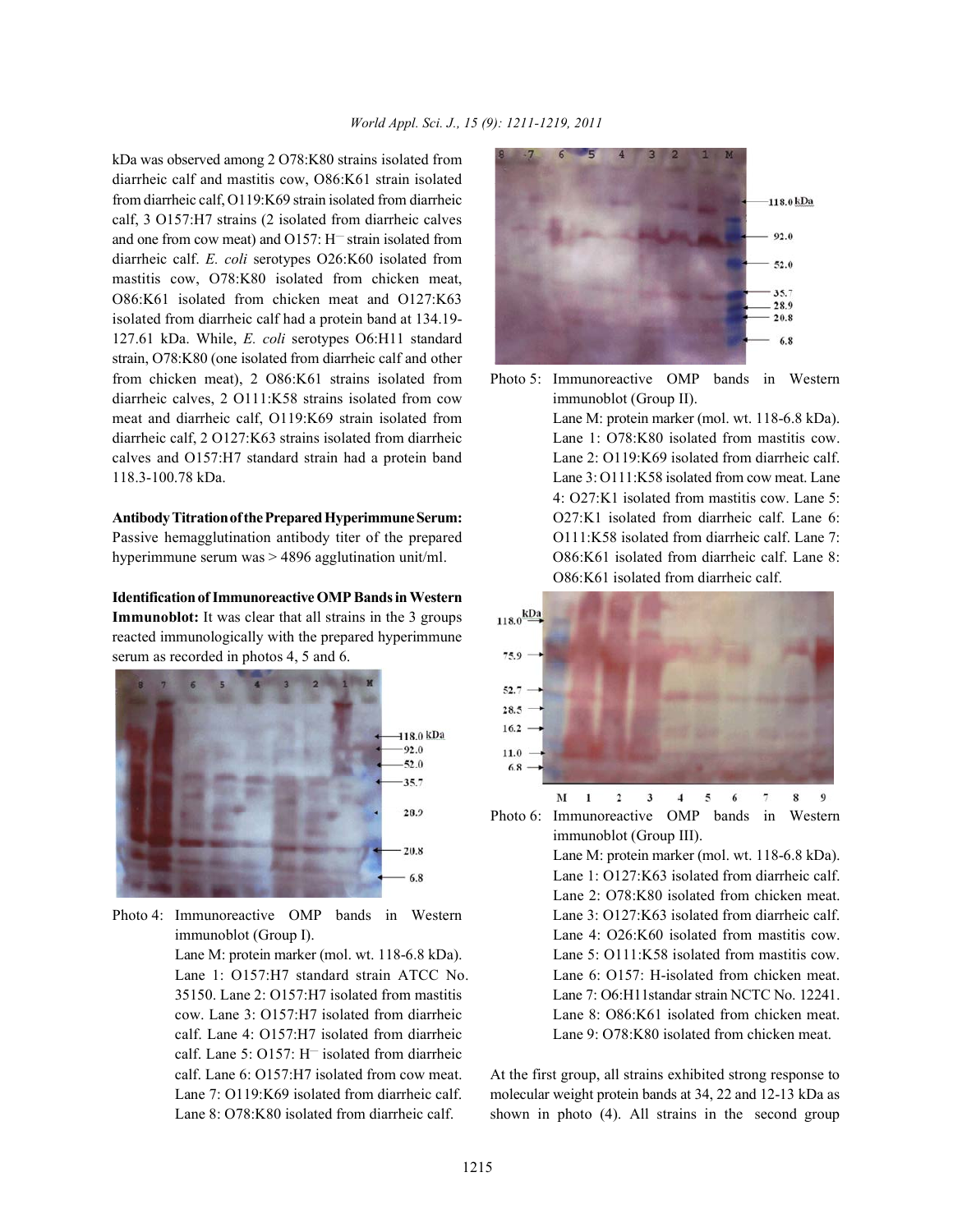protein band at 36-31.663 kDa. There also response excision repair [17] and in the breakdown of antimicrobial molecular weight protein bands at 16-11 kDa among the peptides [18], but the exact biological function remains examined OMP except for strains O86:K61 isolated from unclear. [19] examined enteropathogenic *Escherichia coli* diarrheic calves (25.063 and 22.932) and O111:K58 isolated strains (EPEC) and described an outer membrane protein from diarrheic calf (18.8kDa) as shown in photo (5). The (OMP) of 32 kDa and reported to be involved in the last group revealed that all isolates had strong response adhesion of EPEC to HeLa cells, a comparable OMP of 35 to molecular weight protein band between 26 kDa and 21 kDa was detected in strains of EPEC and found to be heatkDa, as well as to molecular weight protein band at 14-11 modifiable and peptidoglycan associated and considered kDa (Photo 6). to be the porin protein OmpF. *E. coli* K-12 has two major

carry *E. coli* in the intestinal tract, as harmless commensal, implicated as an important virulence factor in several diarrheagenic *E. coli* are the most common bacterial Gram-negative bacterial infections such as *Escherichia* pathogens implicated in diarrhea worldwide. The cell *coli* K1, a leading cause of neonatal meningitis associated surfaces of Gram-negative bacteria are composed of with significant mortality and morbidity [21]. In *E. coli* lipopolysaccharide which found exclusively in the outer O157:H7, OmpA plays a role in adherence to intestinal leaflet of the asymmetric outer membrane (OM), where it epithelial cells [22] and is also believed to mediate forms a barrier to the entry of toxic hydrophobic stimulation of dendritic cells to produce cytokines [23]. molecules into the cell [14]. In the present investigation 23 As shown in the same Photos, 15 strains (2 O27:K1 *Escherichia coli* isolates collected from calf diarrhea, strains isolated from diarrheic calf and mastitis cow, 2 mastitis cows, cow meat and chicken meat samples as well  $O78:K80$  strains isolated from diarrheic calf and mastitis as 2 standard strains (O157:H7 ATCC 35150 and O6:H11 cow, 2 O86:K61 strains isolated from diarrheic calves, 2 NCTC 12241) were investigated to study the diversity of O111:K58 strain isolated from diarrheic calf and cow meat, *E. coli* serotypes collected from different sources using O119:K69 strain isolated from diarrheic calf, 5 O157:H7 SDS and Western-blot techniques. Firstly the collected strains (standard strain, 2 strains isolated from diarrheic strains were examined bacteriologically and serologically calves, strain isolated from cow meat and strain isolated to confirm *E. coli* serotypes. The OMP was prepared from from mastitis cow) and  $O157:H^-$  strain isolated from *E. coli* strains under investigation by the method diarrheic calf) had band at mol.wt. 23.786-22.625 kDa. described by [8] and SDS-PAGE was carried out by the Also, 20 strains (O6:H11 standard strain, O26:K60 strain method described by [10]. isolated from mastitis cow, O27:K1 strain isolated from

were O157:H7 standard strain, 4 O157:H7 strains isolated calf, mastitis cow and meat chicken, 3 O86:K61 strains two from mastitis cow, cow meat and 2 strains isolated from isolated from diarrheic calves and one isolated from meat diarrheic calf and 2 O157:H-strains isolated from diarrheic chicken, 3 O111:K58 strains isolated from diarrheic calf, calf and chicken meat), O119:K69 strain isolated from mastitis cow and cow meat, O119:K69 strain isolated from diarrheic calf, 3 O78:K80 strains isolated from diarrheic diarrheic calf, 2 O127:K63 strains isolated from diarrheic calf, mastitis cow and chicken meat, 2 O86:K61 strains calves, 3 O157:H7 strains (the standard strain, one strain isolated from diarrheic calf and chicken meat, O127:K63 isolated from diarrheic calf and one strain isolated from cow, O111:K58 isolated from mastitis cow and O6:H11 calf and chicken meat) had band at mol.wt. 28.875-27.125 standard strain) had band at 30-32.875 kDa, as well as 4 kDa.[24] showed that a 25 kDa protein contributes to the strains (O78:K80 isolated from chicken meat, O127:K63 complement resistance of some *E. coli*. Some minor isolated from diarrheic calf, O26:K60 isolated from mastitis protein bands in the range of 18 to 23 kDa were present in cow and O111:K58 isolated from mastitis cow) had peptide all strains [25]. The production of biofilm is also regulated band located at 35 kDa (Photos 1, 2, 3). OmpT is a 33.5 by *AggR* and requires several genes, including *Fis*, which kDa protease that cleaves preferentially between two codes for a DNA-binding protein involved in growth basic amino acids [15]. The enzyme has been suggested regulation and *yafK*, which codes for a 28-kDa protein[26].

exhibited strong antibody response to molecular weight to be involved in urinary tract disease [16], in DNA **DISCUSSION** transport such as OmpF and the maltose regulon are Meanwhile human and most worm blooded animals generates short-chain acids [20]. OmpA has been porins: OmpF (38 kDa) and OmpC (37 kDa). Sugar down regulated at low pH, as sugar fermentation

It is clear that, 17 strains (All strains of O157 which diarrheic calf, 3 O78:K80 strains isolated from diarrheic isolated from diarrheic calf,  $O26$ :K60 isolated from mastitis cow meat) and  $2 O157$ :H<sup>-</sup> strains isolated from diarrheic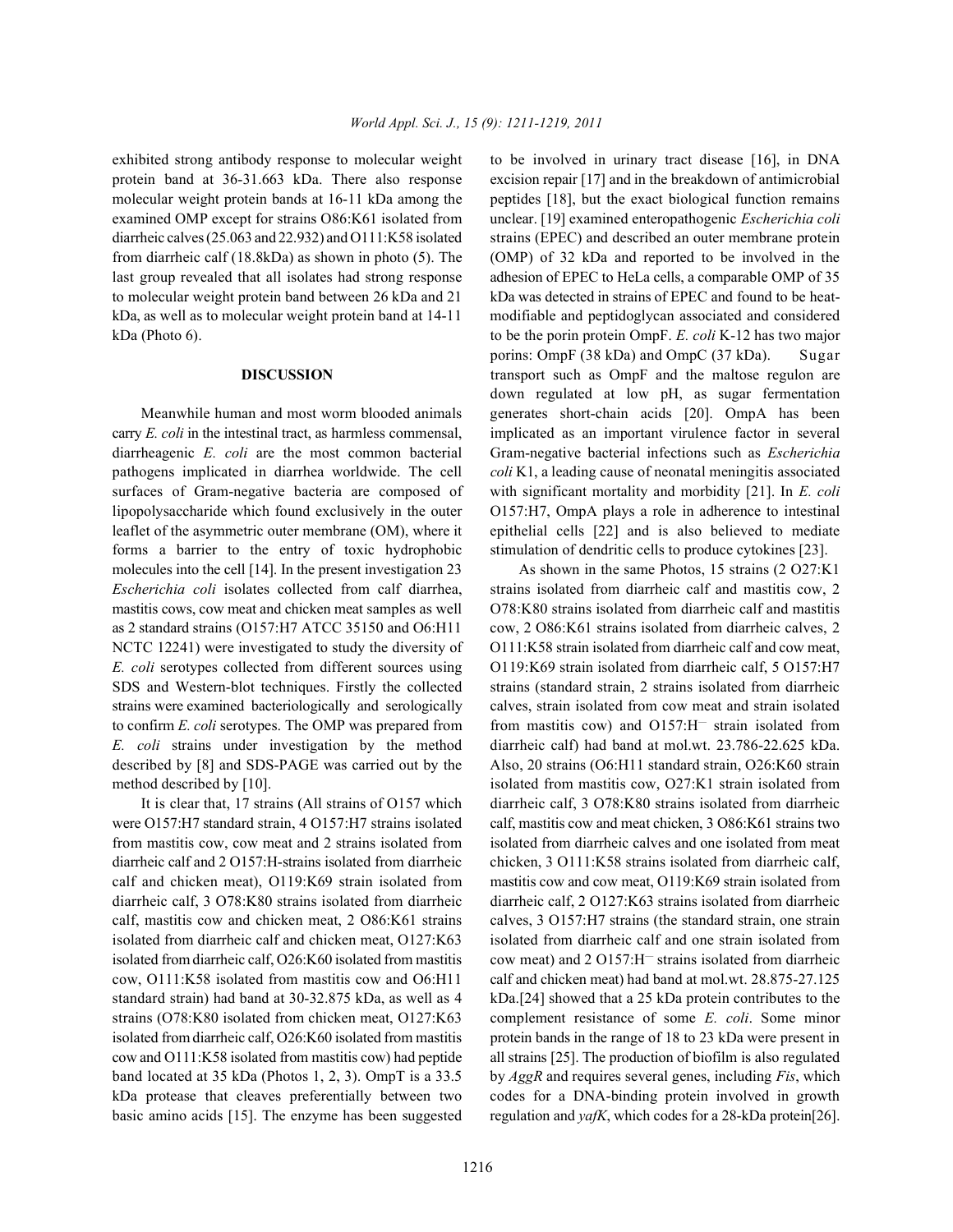meat and mastitis cow, 2 O27:K1 strains isolated from reveals the presence of high molecular weight protein mastitis cow and diarrheic calf, 2 O78:H80 strains isolated bands among the examined isolates. *E. coli* serotypes from chicken meat, O127:K63 isolated from diarrheic calf, O78:K80 (one isolated from diarrheic calf and other from O26:K60 isolated from mastitis cow, O157:H<sup>-</sup>isolated from chicken meat), 2 O86:K61 strains isolated from diarrheic chicken meat, O6:H11 standard strain and O86:K61 calves, 2 O111:K58 strains (isolated from cow meat and isolated from chicken meat) had band located at 19.75- diarrheic calf), O119:K69 isolated from diarrheic calf, 2 14.875 kDa, as shown in photos (2 and 3). An 18 kDa O127:K63 strains isolated from diarrheic calves and fimbrial adhesion from an Indian strain of EAEC (T7) O157:H7 standard strain had a protein band 118.3-100.78 inhibited HEp-2 cell adherence and agglutinated human kDa. A correlation between diffuse adherence (DA) and blood group A erythrocytes in presence of 5 mM  $Ca^{2+}$  at the presence of the 100 kDa protein was observed by [33]. 25°C and pH 6.5 [27]. Virulence factors that are believed to As a prerequisite for its function as an adhesin, the 100 be associated with EAEC are 18 and 30 kDa outer kDa protein was localized to the surface of the bacteria by membrane adhesions [28] and [27]. [29] excised 16 kDa electron microscopy using colloidal gold-labeled protein band and determined through mass spectrometry that this A. The distribution of the gold particles indicated an even protein is OmpX. OmpX is a member of a protein family distribution on the bacterial cell surface and further that may be important to virulence by neutralizing host showed that the 100-kDa adhesin is not part of a defenses. Kuehn and co-workers noted in their pioneering filamentous pilus like structure. Direct evidence for the studies of LT secretion via vesicles that OmpX is present adhesive properties of the 100-kDa protein stemmed from in ETEC outer membrane and vesicle preparations, that saturable specific binding of the isolated protein to HeLa the abundance of OmpX differs as a function of the cells. Thus, the adhesion involved in diffuse adherence growth medium and that this protein is not detected in (AIDA-l) is the 100-kDa protein [33]. The EPEC adherence

strain, O26:K60 strain isolated from mastitis cow, O27:K1 kDa protein and the expressed proteins of this size were strain isolated from diarrheic calf, O78:K80 strain isolated further shown to be serologically different [35]. from chicken meat, 3 O86:K61 strains (2 isolated from Our data reveals that the presence of bands which diarrheic calves and one from chicken meat), 3 O111:K58 have not been observed by others. It may be due to the strains isolated from diarrheic calf, mastitis cow and cow used media, pH, temperature, method of OMP extraction meat and 2 O127:K63 strains isolated from diarrheic etc. OMP of sizes 41 kDa and 48 kDa were observed at pH calves) had band at 59.483-57.534 kDa, 13 strains (O6:H11 4.0 only and were not detectable at control pH 7.4, besides standard strain, O26:K60 standard strain isolated from OMP of size 17 kDa was 3-fold high at pH 4.0 than at pH mastitis cow, 2 O27:K1 strains isolated from diarrheic calf 5.5 and control pH 7.4 [20]. and mastitis cow, O78:K80 strain isolated from chicken In the present investigation hyperimmune serum for meat, 2 O86:K61 strains isolated from diarrheic calf and *E. coli* O157 (from 3 strains: 2 O157:H7 strains isolated chicken meat, 2 O111:K58 strains isolated from diarrheic calf and cow meat, O119:K69 strain isolated from diarrheic calf, 2 O127:K63 strains isolated from diarrheic calves and  $O157:H^-$  strain isolated from chicken meat) had band at 68.644-63.966 kDa. Colicins are proteins produced by strains of *Escherichia coli* carrying a colicinogenic plasmid and lethal for related *E. coli* strains. They are classified into two groups (A and B), according to various characters. Colicin A is a pore-forming protein of 63 kDa organized into three domains, it has been shown to accumulate in the cytoplasm before being released in the medium with the help of Cal at the end of induction [31]. Colicin A rapidly becomes the major cell protein and is detected as a thick band with an apparent molecular mass of 60 kDa on SDS gels stained with Coomassie blue [32].

Eleven strains (2 O111:K58 strains isolated from cow Also, it is clear that the SDS-PAGE profile analysis preparations from non-pathogenic strains [30]. factor (EAF) was suggested to correspond to a 94-kDa The results reveal that, 12 strains (O6:H11 standard protein [34]. However, not all  $EAF^+$  strains express a 94-

from mastitis cow, cow meat and one isolate  $O157$ : H<sup>-</sup> isolated from chicken meat) was prepared in rabbits according to [11]. Immunoblot analysis of the extracted OMP of different strains was investigated among the prepared hyperimmune serum according to [13] as shown in Photos (4, 5 and 6). Photo (4) reveals that *E. coli*: O157:H7 standard strain, 4 O157:H7 strains isolated from mastitis cow, 2 from diarrheic calves and cow meat, O157:  $H^-$  isolated from diarrheic calf, O119:K69 isolated from diarrheic calf and O78:K80 isolated from diarrheic calf had bands at 34, 22 and 12-13 kDa. Photo (5) shows that investigated *E. coli* strains: O78:K80 isolated from mastitis cow, O119:K69 isolated from diarrheic calf, 2 O111:K58 strains isolated from cow meat and diarrheic calf, 2 O27:K1 strains isolated from mastitis cow and diarrheic calf and 2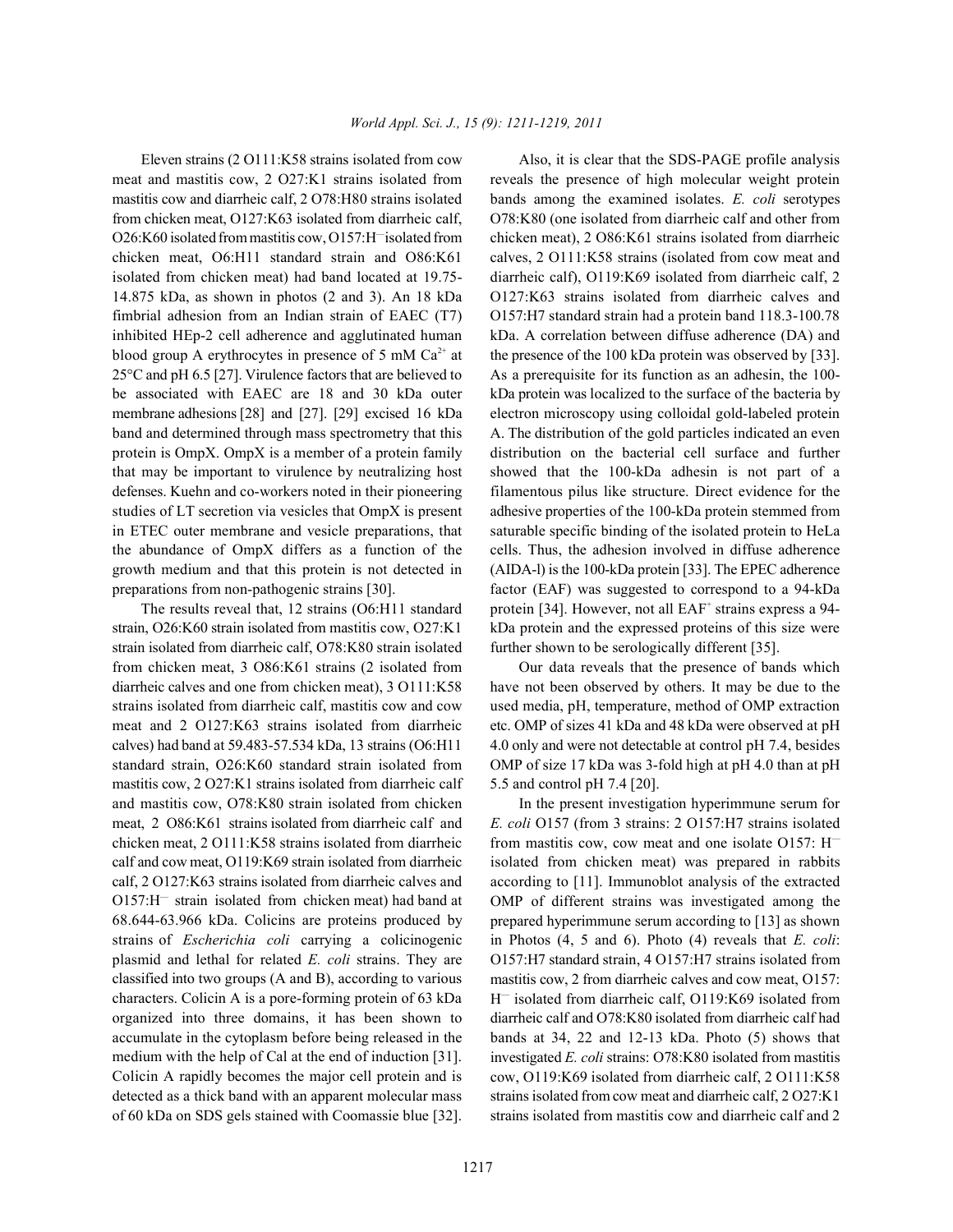O86:K61 strains isolated from diarrheic calves had 4. Lugtenberg, B. and L.V. Alphen, 1983. bands at 31.663-36.03 kDa. Photo (6) illustrates that *E. coli* strains: 2 O127:K63 strains isolated from diarrheic calf, 2 O78:K80 strains isolated from chicken meat, O26:K60 isolated from mastitis cow, O111:K58 isolated from mastitis cow,  $O157$ : H<sup>-</sup> isolated from chicken meat, O6:H11 standard strain and O86:K61 isolated from chicken meat had bands at 26, 21 and 11-14 kDa. Immunoblot analysis of transblot of SDS-PAGE separated bacteria showed that both of the anti-35.5 kDa and 7.5 kDa OMP antibodies were bound by intact *E. coli* O55 cells [36]. Immunoblot analysis of the supernatant from *E. coli* C600 cells shows a single band of 12 kDa that corresponds to thioredoxin. With *E. coli* HMS 262 (*trxA*) cells harboring pTrx-TAP, two bands of 32 and ˜13 kDa are visible. The 32-kDa protein corresponds to TAPtagged thioredox [37].

It could be concluded that there is a high diversity among *Escherichia coli* strains estimated by analysis of OMPs by using SDS-PAGE. Immunoblotting analysis revealed that all strains reacted immunologically with prepared anti O157 strain to bands at 31.663-36, 21-26 and 11-16 kDa. The results of this study had further development of OMP as a vaccine to protect against *E. coli*. Further studies on the possible relationship between this heterogeneity and the virulence properties of these groups of strains are needed.

## **ACKNOWLEDGEMENT**

Late Dr. El-Mostafa El-Metwaly the lecturer of Microbiology Faculty of Veterinary Medicine, Cairo University, Egypt is gratefully acknowledged for his help during this investigation.

# **REFERENCES**

- 1. Berg, H.C., 2004. *E. coli* in Motion. Biolog. Med. Phys. Biomed. Eng.
- 2. Elder, R.O., J.F. Keen and G.R. Siragusa, 2000. Correlation of enterohemorrhagic *Escherichia coli* O157 prevalence in feces, hides and carcasses of beef cattle during processing. Proc. Nat. Acad Sci., 97: 2999-3003.
- 3. Martin, M., L.D. Shipman, J.G. Wells, M.E. Potter, K. Hedberg, I.K. Wachsmuth, R.V. Tauxe, J.P. Davis, J. Arnoldi and Tilleli, 1986. Isolation of *Escherichia coli* O157:117 from dairy cattle associated with two cases of haemolytic uremic syndrome. Lancet, pp: 1043.
- Molecular architecture and functioning of the outer membrane of *Escherichia coli* and other gram-negative bacteria. Biochim. Biophys. Acta, 737: 51-115.
- 5. Nikadio, H. and M. Vaara, 1987. Outer membrane, in F.C. Neidhardt, J.L. Ingraham, L.K. Brooks, B. Magasnik, M. Schaechter and E.H. Umbarger (Eds.) *Escherichia coli* and *Salmonella typhimurium*, cell. Mol. Biol., 7: 22.
- 6. Lin, J., S. Huang and Q. Zhang, 2002. Outer membrane proteins: key players for bacterial adaptation in host niches. Microbes Infect., 4: 325-331.
- 7. Quinn, P.J., B.K. Markey, M.E. Carter, W.J.C. Donnelly, F.C. Leonard and D. Maguire, 2002. Veterinary Microbiology and Microbiol Disease. 1<sup>st</sup> Published, Blackwell Science Ltd.
- 8. Deneer, H.G. and A.A. Potter, 1989. Iron-repressible outer-membrane proteins of Pasteurella hemolytica. J. Gen. Microbiol., 135: 435-443.
- 9. Lowry, D.H., N.I. Rosebrough, A.L. Farr and R.S. Randall, 1951. Protein measurement with folin phenol reagent. Biol. Chem., 193: 265-275.
- 10. Laemmli, U.K., 1970. Cleavage of structural protein during the assembly of the head of bacteriophage T4. Nature, 227: 680-685.
- 11. Vaez Zadeh, F., F. Esmaily and M.K. Sharifi-Yazdi, 2004. Protective Immune Responses Induced in Chickens by Outer Membrane Proteins Extracted from Different Strains of *Escherichia coli.* Iran J. Allergy Asthma Immunol., 3(3): 133-138.
- 12. Freund, J., 1956. The mode of action of immunologic adjuvant. Adv. Tuberc Res., 7: 130-148
- 13. Towbin, H., T. Staehelin and J. Gordon, 1979. Electrophoretic transfer of proteins from polyacrylamide gels to nitrocellulose sheets: procedure and some applications. Proc. Natl. Acad Sci. USA., 76(9): 4350-4354.
- 14. Freinkman, E., S.S. Chng and D. Kahne, 2011. The complex that inserts lipopolysaccharide into the bacterial outer membrane forms a two-protein plug-and-barrel. Proc. Natl. Acad. Sci. USA., 108(6): 2486-2491.
- 15. Dekker, N., R.C. Cox, R.A. Kramer and M.R. Egmond, 2001. Substrate specificity of the integral membrane protease OmpT determined by spatially addressed peptide libraries. Biochemistry, 40: 1694-1701.
- 16. Webb, R.M. and M.D. Lundrigan, 1996. OmpT in *Escherichia coli* correlates with severity of disease in urinary tract infections. Med.Microbiol.Lett.,5:8-14.